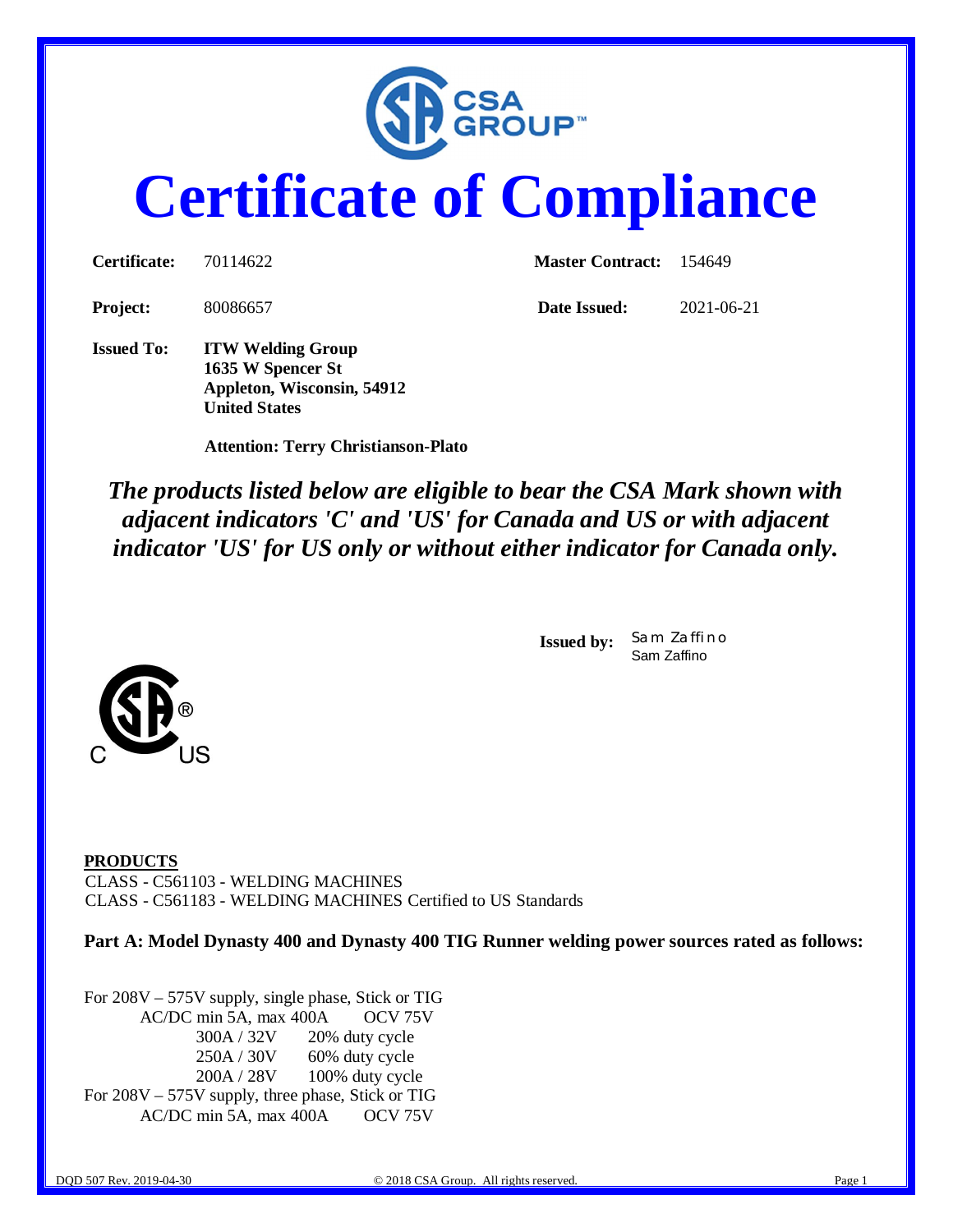

**Master Contract:** 154649 **Date Issued: 2021-06-21**

|                                | 400A / 36V    | 20% duty cycle  |
|--------------------------------|---------------|-----------------|
|                                | 300A / 32V    | 60% duty cycle  |
|                                | 250A / 30V    | 100% duty cycle |
| Single phase input current at: |               |                 |
|                                | 208V: 67 Amax | 40 Aeff         |
|                                | 230V: 60 Amax | 36 Aeff         |
|                                | 400V: 33 Amax | 20 Aeff         |
|                                | 460V: 28 Amax | 17 Aeff         |
|                                | 575V: 22 Amax | 13 Aeff         |
| Three phase input current at:  |               |                 |
|                                | 208V: 55 Amax | 28 Aeff         |
|                                | 230V: 49 Amax | 25 Aeff         |
|                                | 380V: 29 Amax | 15 Aeff         |
|                                | 400V: 28 Amax | 14 Aeff         |
|                                | 460V: 24 Amax | 13 Aeff         |
|                                | 575V: 19 Amax | 10 Aeff         |

 Note: The installation of welding power sources not supplied with a plug is subject to approval of the Local Inspection Authority.

### **PART B: Models MAXSTAR 400, MAXSTAR 400 TIG Runner welding power sources rated as follows:**

|                                |                        | For 208V – 575V supply, single phase, Stick or TIG  |
|--------------------------------|------------------------|-----------------------------------------------------|
|                                | AC/DC min 5A, max 400A | OCV <sub>75V</sub>                                  |
|                                |                        | 300A / 32V 20% duty cycle                           |
|                                | 250A / 30V             | 60% duty cyele                                      |
|                                | 200A / 28V             | 100% duty cycle                                     |
|                                |                        | For $208V - 575V$ supply, three phase, Stick or TIG |
|                                | AC/DC min 5A, max 400A | OCV <sub>75V</sub>                                  |
|                                | 400A / 36V             | 20% duty cycle                                      |
|                                | 300A / 32V             | 60% duty cycle                                      |
|                                | 250A / 30V             | 100% duty cycle                                     |
| Single phase input current at: |                        |                                                     |
|                                | 208V: 62 Amax          | 37 Aeff                                             |
|                                | 230V: 55 Amax 33 Aeff  |                                                     |
|                                | 400V: 30 Amax 18 Aeff  |                                                     |
|                                | 460V: 26 Amax 18 Aeff  |                                                     |
|                                | 575V: 20 Amax          | 12 Aeff                                             |
| Three phase input current at:  |                        |                                                     |
|                                | 208V: 50 Amax          | 26 Aeff                                             |
|                                | 230V: 45 Amax          | 23 Aeff                                             |
|                                | 380V: 27 Amax          | 14 Aeff                                             |
|                                | 400V: 25 Amax          | 13 Aeff                                             |
|                                |                        |                                                     |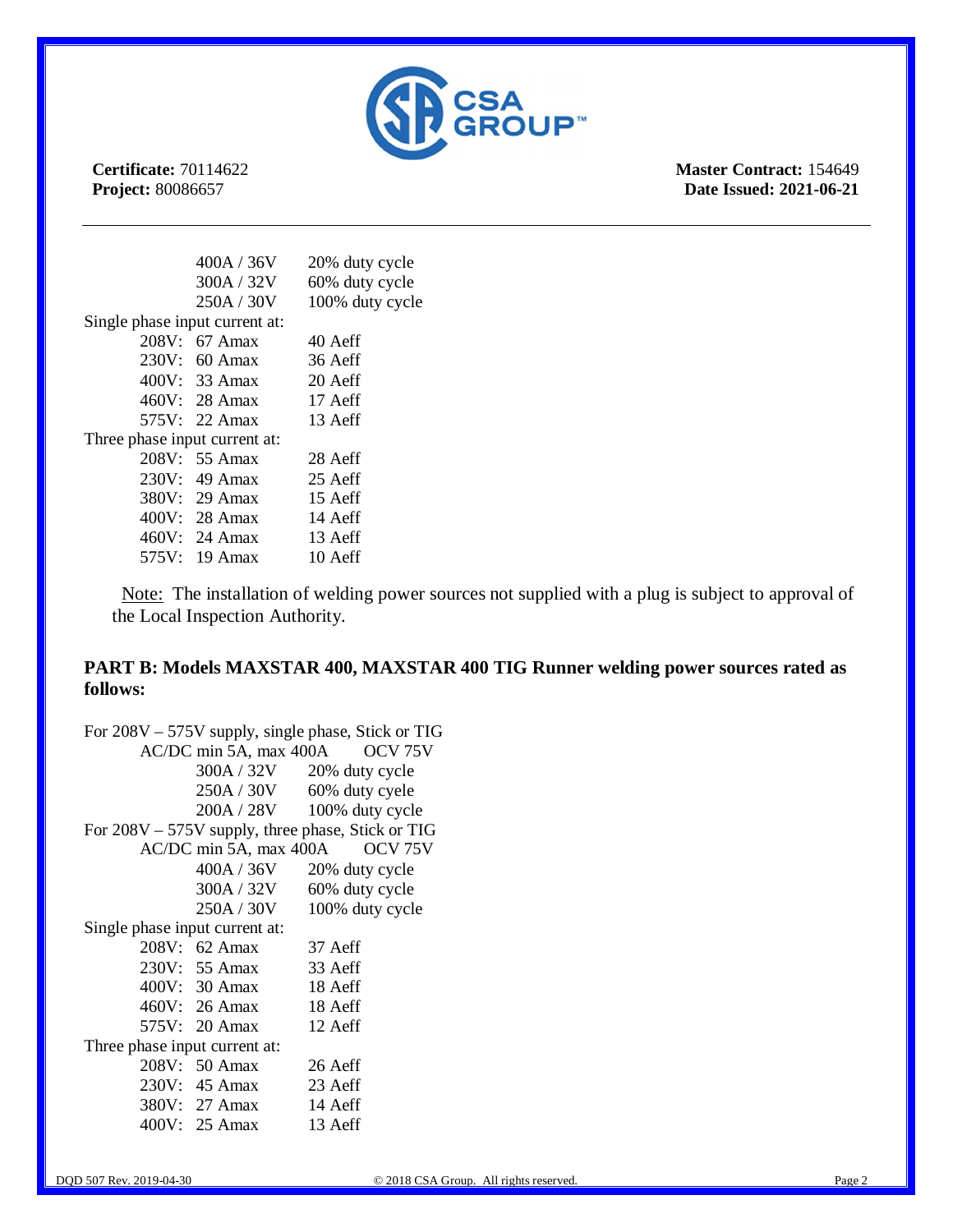

**Master Contract:** 154649 **Date Issued: 2021-06-21**

| 460V: 22 Amax | 12 Aeff |
|---------------|---------|
| 575V: 17 Amax | 9 Aeff  |

**Part C: Model Dynasty 800 and Dynasty 800 TIG Runner welding power sources rated as follows:**

|                                              | For 208V - 575V supply, single phase, TIG   |                             |  |  |
|----------------------------------------------|---------------------------------------------|-----------------------------|--|--|
| AC/DC min 5A, max 800A<br>OCV <sub>75V</sub> |                                             |                             |  |  |
|                                              |                                             | 600A / 34V 20% duty cycle   |  |  |
|                                              |                                             | $500A / 30V$ 60% duty cycle |  |  |
|                                              |                                             | 400A / 26V 100% duty cycle  |  |  |
|                                              | For 208V - 575V supply, single phase, Stick |                             |  |  |
|                                              | AC/DC min 5A, max 800A                      | OCV <sub>75V</sub>          |  |  |
|                                              | 500A / 40V                                  | 60% duty cycle              |  |  |
|                                              | 400A / 36V                                  | 100% duty cycle             |  |  |
|                                              |                                             |                             |  |  |
|                                              | For $208V - 575V$ supply, three phase, TIG  |                             |  |  |
|                                              | AC/DC min 5A, max 800A                      | OCV <sub>75V</sub>          |  |  |
|                                              |                                             | 800A / 34V 20% duty cycle   |  |  |
|                                              |                                             | $600A / 34V$ 60% duty cycle |  |  |
|                                              |                                             | 500A / 30V 100% duty cycle  |  |  |
|                                              | For 208V - 575V supply, three phase, Stick  |                             |  |  |
|                                              | AC/DC min 5A, max 750A                      | OCV <sub>75</sub> V         |  |  |
|                                              | 750A / 44V                                  | 20% duty cycle              |  |  |
|                                              | 600A / 44V                                  | 60% duty cycle              |  |  |
|                                              | 500A / 40V                                  | 100% duty cycle             |  |  |
| Single phase input current at:               |                                             |                             |  |  |
|                                              | 208V: 136 Amax                              | 105 Aeff                    |  |  |
|                                              | 230V: 122 Amax                              | 94 Aeff                     |  |  |
|                                              | 400V: 66 Amax                               | 51 Aeff                     |  |  |
|                                              | 460V: 57 Amax                               | 44 Aeff                     |  |  |
|                                              | 575V: 44 Amax                               | 34 Aeff                     |  |  |
| Three phase input current at:                |                                             |                             |  |  |
|                                              | 208V: 123 Amax                              | 75 Aeff                     |  |  |
|                                              | 230V: 111 Amax                              | 66 Aeff                     |  |  |
|                                              | 380V: 65 Amax                               | 39 Aeff                     |  |  |
|                                              | 400V: 62 Amax                               | 37 Aeff                     |  |  |
|                                              | 460V: 54 Amax                               | 32 Aeff                     |  |  |
| 575V:                                        | 43 Amax                                     | 26 Aeff                     |  |  |

**PART D: Models MAXSTAR 800, and MAXSTAR 800 TIG Runner welding power sources rated as follows:**

For 208V – 575V supply, single phase, TIG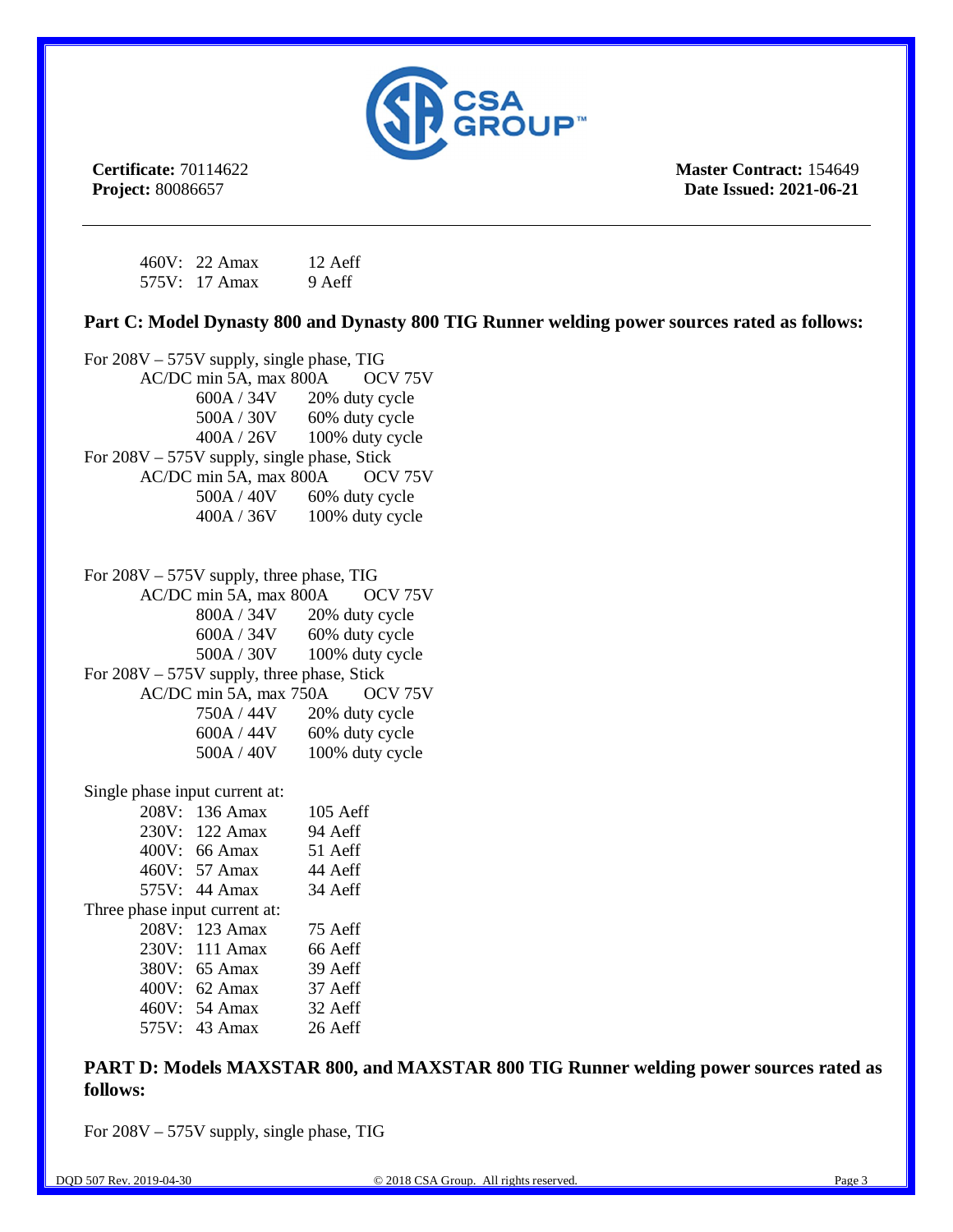

**Master Contract:** 154649 **Date Issued: 2021-06-21**

DC min 5A, max 800A OCV 75V 600A / 34V 20% duty cycle 500A / 30V 60% duty cycle 400A / 26V 100% duty cycle For 208V – 575V supply, single phase, Stick DC min 5A, max 800A OCV 75V  $500A / 40V$  60% duty cycle 400A / 36V 100% duty cycle For 208V – 575V supply, three phase, TIG DC min 5A, max 800A OCV 75V 800A / 34V 20% duty cycle  $600A / 34V$  60% duty cycle 500A / 30V 100% duty cycle For 208V – 575V supply, three phase, Stick DC min 5A, max 750A OCV 75V 750A / 44V 20% duty cycle  $600A / 44V$  60% duty cycle 500A / 40V 100% duty cycle Single phase input current at: 208V: 126 Amax 97 Aeff

|                               | 208V: 126 Amax | 97 Aeff |
|-------------------------------|----------------|---------|
|                               | 230V: 112 Amax | 87 Aeff |
|                               | 400V: 61 Amax  | 48 Aeff |
|                               | 460V: 53 Amax  | 41 Aeff |
|                               | 575V: 41 Amax  | 32 Aeff |
| Three phase input current at: |                |         |
|                               | 208V: 112 Amax | 70 Aeff |
|                               | 230V: 102 Amax | 62 Aeff |
|                               | 380V: 60 Amax  | 37 Aeff |
|                               | 400V: 57 Amax  | 35 Aeff |
|                               | 460V: 49 Amax  | 30 Aeff |
|                               | 575V: 39 Amax  | 24 Aeff |
|                               |                |         |

**Part E: Model Syncrowave 400 and Syncrowave 400 TIG Runner welding power sources rated as follows:**

For 208V/240V/480V supply, single or three phase, STICK<br>DC min 5A max 300A CCV 70V  $DC \text{ min } 5A$ , max  $300A$ 

| 208V single phase |              |
|-------------------|--------------|
|                   | 300A / 32V   |
|                   | 235A / 29.4V |

20% duty cycle 60% duty cycle 190A / 27.6V 100% duty cycle

208V three phase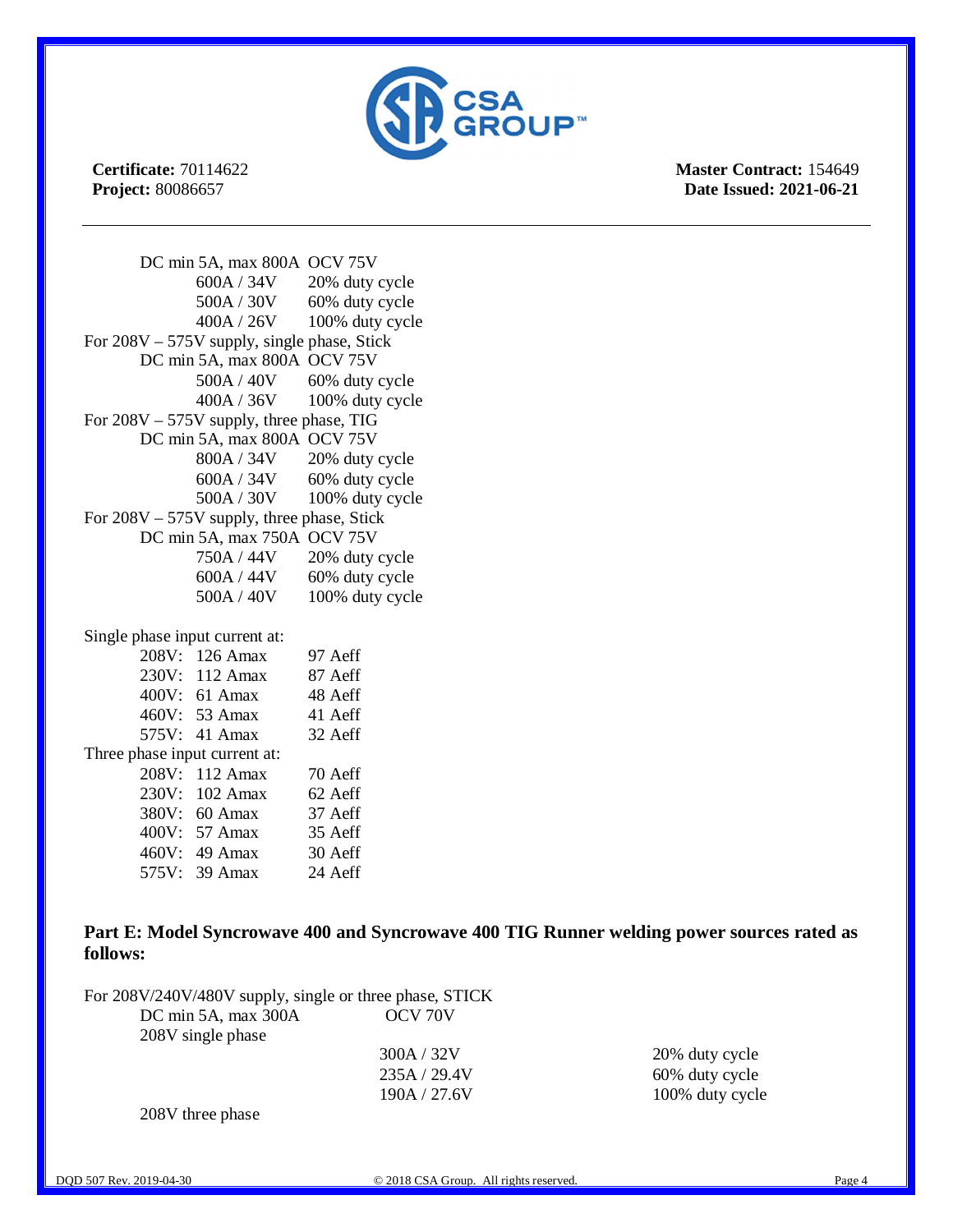

**Master Contract:** 154649 **Date Issued: 2021-06-21**

| 240V $\&$ 480V single $\&$ three phase                |              |                 |
|-------------------------------------------------------|--------------|-----------------|
|                                                       | 300A / 32V   | 30% duty cycle  |
|                                                       | 250A / 30V   | 60% duty cycle  |
|                                                       | 200A / 28V   | 100% duty cycle |
| For 208V/240V/480V supply, single or three phase, TIG |              |                 |
| AC/DC min 5A, max 400A<br>208V single phase           | OCV 70V      |                 |
|                                                       | 400A / 26V   | 20% duty cycle  |
|                                                       | 280A / 21.2V | 60% duty cycle  |
|                                                       | 250A / 20V   | 100% duty cycle |
| 208V three phase                                      |              |                 |
| 240V $\&$ 480V single $\&$ three phase                |              |                 |
|                                                       | 400A / 26V   | 30% duty cycle  |
|                                                       | 300A / 22V   | 60% duty cycle  |
|                                                       | 250A / 20V   | 100% duty cycle |
| Single phase input current at:                        |              |                 |
| 208V:                                                 | 78 Amax      | 36 Aeff         |
| 240V:                                                 | 65 Amax      | 36 Aeff         |
| 480V:                                                 | 31 Amax      | 17 Aeff         |
| Three phase input current at:                         |              |                 |
| 208V:                                                 | 41 Amax      | 22 Aeff         |
| 240V:                                                 | 36 Amax      | 20 Aeff         |
| 480V:                                                 | 17 Amax      | 10 Aeff         |

#### **APPLICABLE REQUIREMENTS**

| CSA C22.2 No. 60974-1 | - Arc Welding Equipment; Part 1: Welding Power Source. |
|-----------------------|--------------------------------------------------------|
| ANSI/IEC 60974-1      | - Arc Welding Equipment; Part 1: Welding Power Source  |